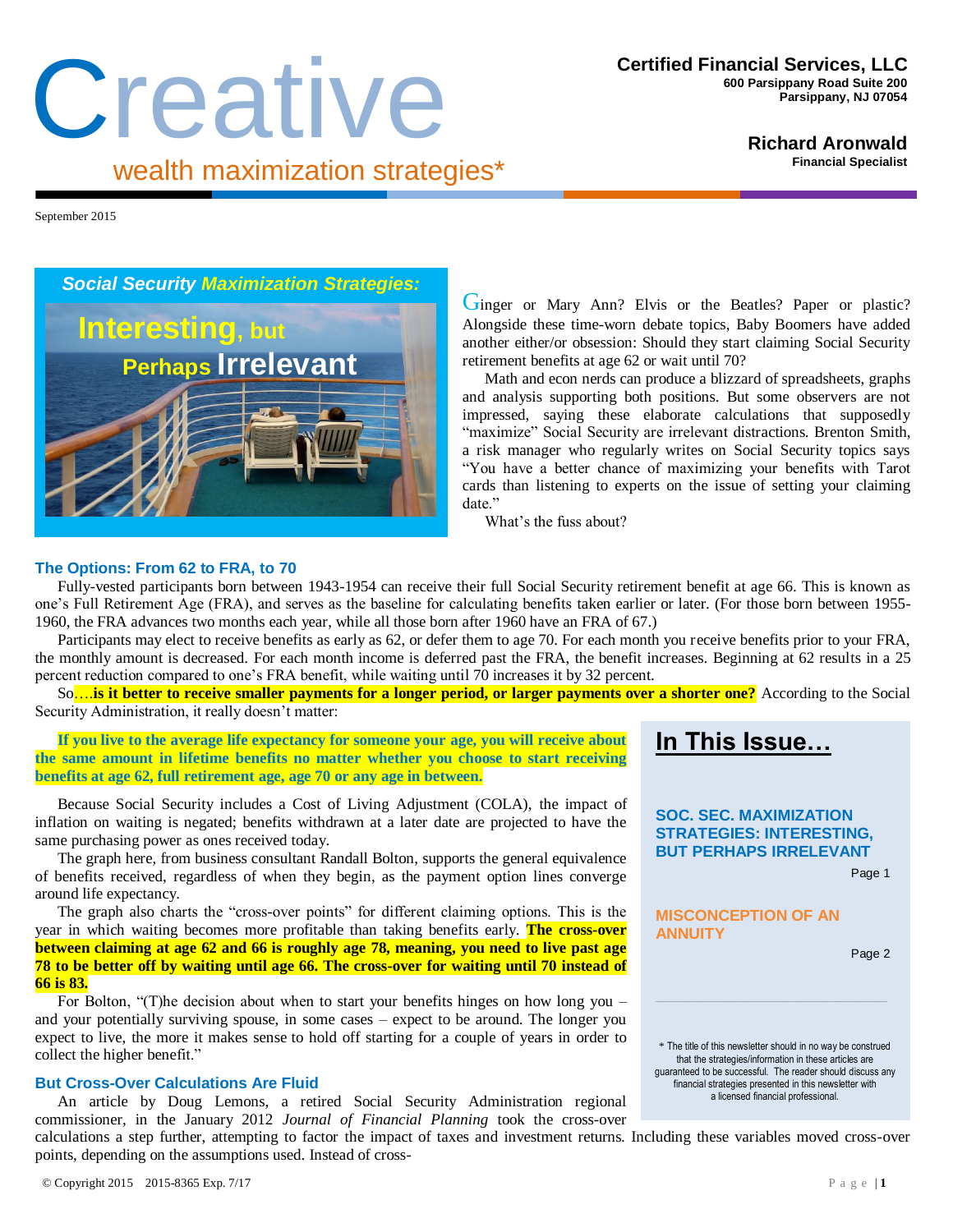overs between 78 and 83 in Bolton's model, the range was 81 to 87. A February 2013 *US News & World Report* article observed that when lower rates of return are assumed, a "62 year-old claimant comes out 'ahead' by filing early."

But all these conclusions are based on guesses about the future. In the end, any maximization calculation regarding the timing of Social Security is really a bet on whether you will live longer or shorter than the average American. Cross-over calculations can establish the odds, but don't guarantee outcomes. The ultimate financial value of your Social Security decision depends on how your life plays out.

#### **Which Brings Us to the Real World…**

According to Social Security Administration statistics published in a June 27, 2015, *Washington Post* article, 37 percent of people take reduced benefits at 62, as soon as they are eligible. And most likely, they don't make this decision because of a cross-over calculation. Other factors are primary; for most, a maximization analysis is irrelevant.

Two primary deciders are **health** and **employment status**. Workers in poor physical condition are more likely to begin Social Security as soon as possible. If health is already affecting their ability to work, and is likely indicative of a shorter life expectancy, claiming at 62 is physically and financially logical.

The prospect of declining health is a factor even for those who expect to live a long time. If you claim Social Security earlier, your ability to enjoy it is probably greater. As the *Motley Fool's* Brian Stoffel put it in a March 2015 forum, "(Y)our ultimate goal should be to *enjoy* retirement – not necessarily maximize your Social Security payments. I haven't heard of many people on their deathbed saying, 'I wish I would've waited to claim Social Security.' "

A May 28, 2014, *Forbes* article cited SSA statistics, finding that "Those who work in physically-demanding blue collar jobs and those who have put in a full 35 years on the job tend to claim benefits early at age 62. Also, a greater share of those who reported being retired, unemployed or otherwise out of the labor force, claim early."

Additional external factors influencing a Social Security decision are marital status, taxes, and other retirement assets. If a spouse is still working, his/her income might cause a portion of Social Security benefits received by the other to be taxable, negating some of the benefits of an early claim. Depending on the disposition of other retirement assets, it may be desirable to

take distributions from retirement accounts from 62 to 70, then receive the increased monthly benefit that comes from the deferral.

And there's still **concern about the long-term viability of Social Security. SSA trustees have told Congress there is a less than 50-50 chance that full benefits can be sustained beyond 2033,** at which point benefits may be reduced. A lot can change in the next 18 years, in taxes and benefits, to move that number.

But right now, a female turning 62 this year has a projected life expectancy well beyond 2033. Deferring to receive potentially diminished benefits completely undoes any present maximization calculation.

**As you approach retirement, you need to know your Social Security options.** But because the true financial returns from Social Security can only be calculated at death, it's difficult to determine which claiming date is going to be optimal while you're alive. And other issues, financial and non-financial, will almost certainly be more important in your decision.

Your Financial Representative can help you understand your financial options, and lower retirement stress. ❖



**retirement – not necessarily maximize your Social Security payments.**  - Brian Stoffel*, Motley Fool*

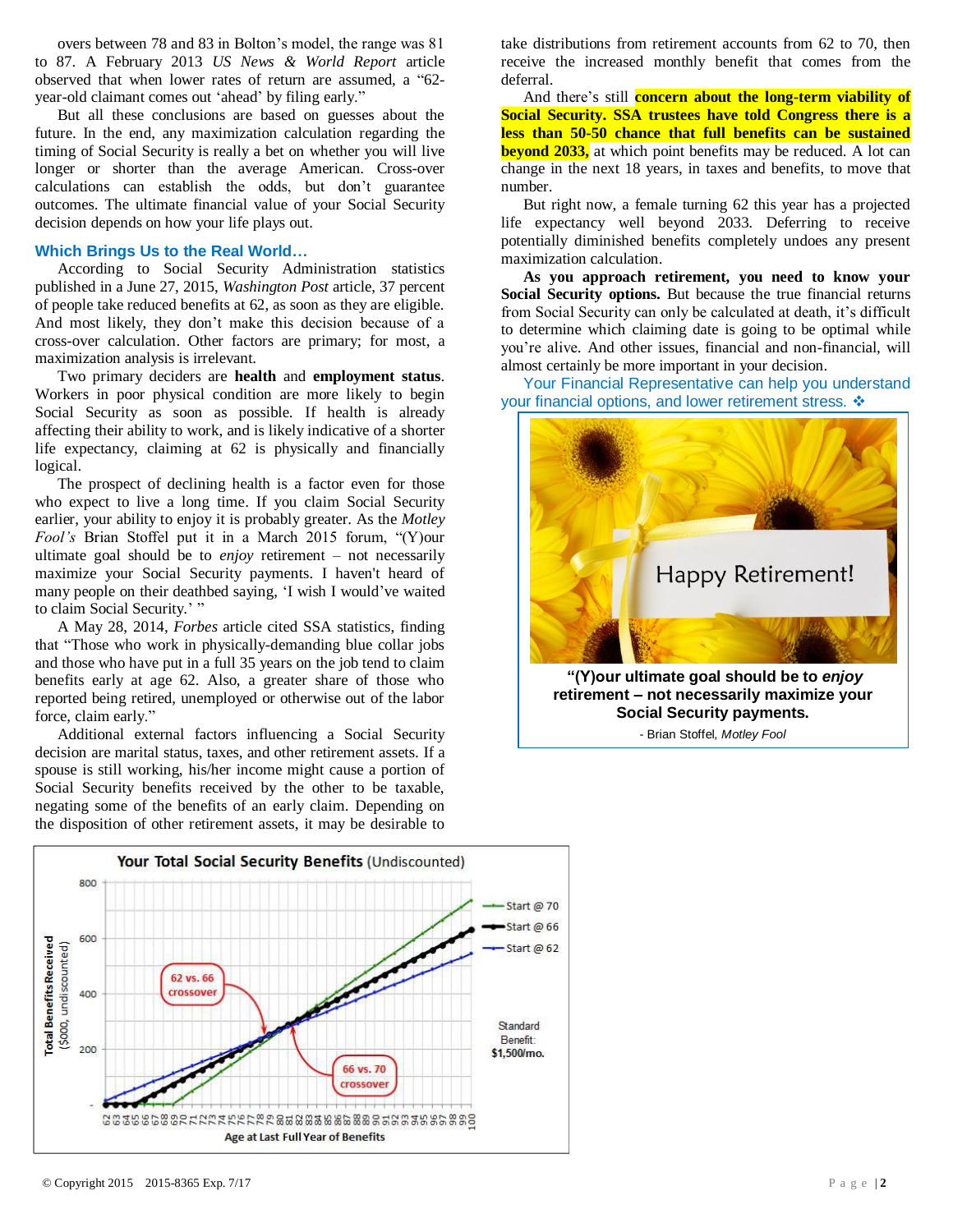# Misconception of an Annuity



**S**ome people – even some "financial experts" – have an irrational dislike of annuities. Even though annuities have been used since the Roman Empire, they resolutely denigrate their purpose and insist other options are better. Why? After processing their explanations, it appears they don't want to accept simple financial concepts. Such as:

## **There is no free lunch. You can't have your cake and eat it too.**

As Jack Nicholson's Col. Jessup would say, "They can't handle the truth!" Okay, maybe there's a bit more to it. But as you read along, remember the clichés.

## **"Risk-Free" Isn't Free**

An annuity is a contractual agreement to receive a series of payments over a defined period. Individuals obtain annuities

from insurance companies by making either a lump-sum or a series of deposits, then selecting a payment option and start date. These payments may be for a specific term, such as 10 years, or as long as one lives. These as-long-as-you-live annuities are commonly known as life annuities.

A principal attraction of a life annuity is that recipients (referred to as annuitants) are contractually entitled to payments, no

matter how long they live. This is a big deal. A 2015 survey commissioned by the American Institute of Certified Public Accountants (AICPA) found that the **greatest single retirement concern** – even among high net worth individuals **– was running out of money**. When an individual places a portion of their assets in a life annuity, the insurance company assumes that longevity risk.

A life annuity stops payments when the annuitant dies. If an annuitant dies sooner than projected, any undistributed balance is retained by the insurance company to ensure payments for those who might live beyond their life expectancy. This is a basic insurance concept. By pooling resources, everyone's risk is diminished, and every annuitant can expect a guaranteed income for life.

For annuity-haters, here's the rub: What if you're an annuitant who doesn't live to expectancy? If, for example, you give the insurance company \$250,000 for a life annuity at 65 and die in an accident at 70, a good portion of the \$250,000 deposit

Annuity

Often used to provide a pension. An annuity is a fixed regular payment payed over a number of years to a person during their lifetime

will be retained by the insurance company for someone else's benefit. Everyone wants the guarantee of a lifetime income, but no one wants to be the "loser" in a pool of annuitants.

To offset this concern, some life annuities offer a cash refund option; if the annuitant dies prematurely, the balance of the principal is paid out in a lump sum to a beneficiary. Example: If the individual in the example above had received \$15,000 a year for five years, the remaining principal of \$175,000 would be distributed to heirs. This feature mitigates against the risk of an earlier-than-projected demise. But the combination of a guaranteed lifetime income and refund of principal will lower the monthly income payment in comparison to a straight life annuity. Every financial guarantee has a cost, even it's for something you end up not needing. It's a characteristic trade-off at the heart of every insurance transaction.

# **Managed-Payout Accounts: (No, you can't have your cake and eat it too)**

A review of past performance suggests it might have been possible to exceed the returns offered by an annuity through astute asset management. Thus, in hindsight, one might say, "Well, you know, they really didn't need that annuity guarantee. If only they had kept the money in (fill in the blank), there would have been more than enough income to last their entire life."

This train of thought ignores two obvious factors: no one knows *how long they will live*, and no one knows *whether past investment performance can be replicated*. Surrender of principal and potentially lower returns are the price for securing guarantees against these two unknowns.

But this doesn't stop some people from wanting to believe they can have an annuity's advantages without paying for them. A June 13, 2015, *Wall Street Journal* article titled "In Search of Steady Income" commented on the development of managedpayout funds, which are accounts designed to "take a lump sum and convert it into monthly income."

Similar to a life annuity, these accounts aim to pay a steady

income over a set period. Unlike an annuity, the payments and principal are not contractually guaranteed; they fluctuate depending on investment performance. However, assets can be withdrawn from the account at any time, and any balance remaining at death can be inherited by beneficiaries.

Simply put, the managed-payout structure offers the possibility of

everything in retirement income, but *guarantees nothing*. Why would this format be attractive for retirees concerned about running out of money in retirement? Per Liz Moyer, the *WSJ* reporter, "The concept can be appealing to investors who are reluctant to buy annuities, which also offer steady income, but require investors to surrender control of the lump sum."

So…when you can't accept that guarantees have a cost, you're apparently willing to believe there's a format to ensure that you won't need them. *That's irrational.* 

In fact, several experts mentioned in the *WSJ* article admitted the managed-payout concept is problematic. One financial planner said he couldn't recommend the strategy because of the lack of guarantees. An investment-research firm analyst said, "Investment firms are at the drawing board trying to figure out what will resonate with investors. There are widely accepted views on how to diversify and accumulate savings. There's not a consensus on how best to help investors take out income."